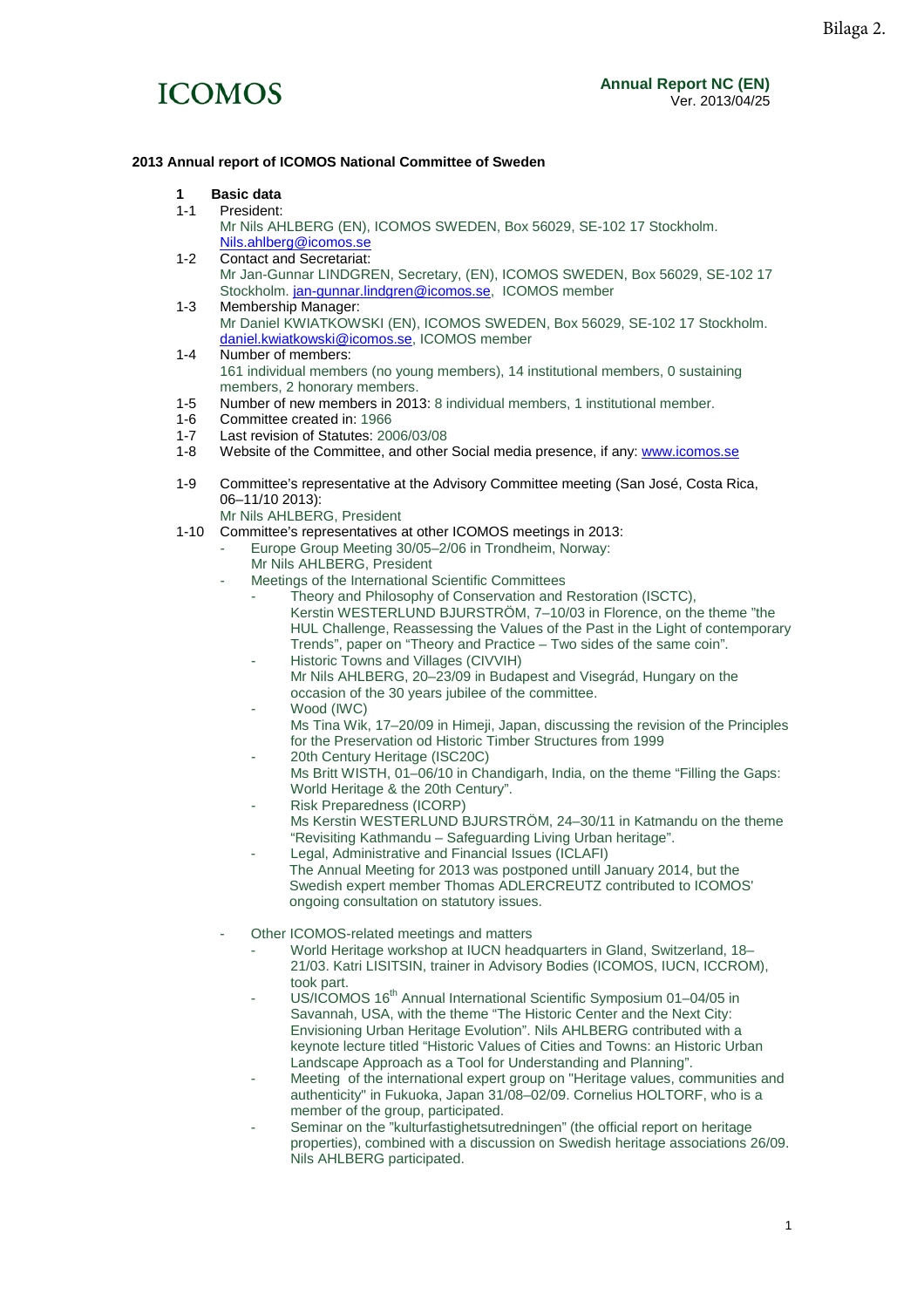

- Annual Conference of the Swedish National Heritage Board in Solna 05–07/11 on the theme "Kulturarvet i samhällsutvecklingen" (The Cultural Heritage in the Development of Society). Nils AHLBERG gave the introductory lecture, titled "En hållbar förvaltning av kulturarvet – en nödvändning förutsättning för utveckling" (A Sustainable Management of the Cultural Heritage – a Prerequisite for Development), and Christer GUSTAVSSON lectured on the theme "Från hot till möjlighet" (From Threat to Possibility).
- ICOMOS FINLAND seminar 12/12 in Helsinki. Lecture by Nils AHLBERG on "Nya städer – planförändringar – befästningar. Stadsplanering i det svenskfinska riket" (New towns – Changes of Plan – Fortifications. Town-planning in the Swedish-Finish kingdom).
- Meetings with other National Committees There was no meeting with the Nordic Committees in 2013, but 12/12 Nils AHLBERG met with the President Margaretha EHRSTRÖM and Vice President Kirsti KOVANEN of ICOMOS FINLAND in Helsinki.
- 1-11 Last revision of National Committee members' participation in the International Scientific Committees: Annual Meeting 2012/03/14
- 1-12 National Committee members (Swedish liaison officers) in the International Scientific Committees:
	- Analysis and Restoration of Structures of Architectural Heritage (ISCARSAH) Mr Pål Anders STENSSON, (expert)
	- Archaeological Heritage Management (ICAHM)
	- Mr Gert MAGNUSSON (expert suggested)
	- Cultural Landscapes ICOMOS-IFLA (ISCCL) Ms Åsa AHRLAND (expert suggested)
	- Conservation/restoration of Heritage Objects in Monuments and Sites Ms Ulrika MEBUS (expert)
	- Cultural Routes (CIIC) Ms Ylva STENQVIST MILLDE (expert)
	- Cultural Tourism (ICTC)
	- Ms Anna HEGETHORN (expert) Earthen Architectural Heritage (ISCEAH) (vacant)
	- Economics of Conservation (ISCEC) Mr Christer GUSTAFSSON (expert)
	- Fortifications and Military Heritage (ICOFort) Mr Thomas ROTH (expert)
	- Heritage Documentation (CIPA) (vacant)
	- Historic Towns and Villages (CIVVIH)
	- Mr Nils AHLBERG (expert, Honorary Member, former Vice President)
	- Intangible Cultural Heritage (ICICH) (vacant)
	- Interpretation and Presentation (ICIP)
	- Mr Cornelius HOLTORF (expert)
	- Legal, Administrative and Financial Issues (ICLAFI)
	- Mr Thomas ADLERCREUTZ (expert, former Vice President) Mural paintings (ISCWP)
	- Ms Anna HENNINGSSON (expert)
	- Polar Heritage (ICPH) Mr Håkan JORIKSON (expert)
	- Risk Preparedness (ICORP)
	- Ms Erika HEDHAMMAR (expert)
	- Rock Art (CAR)
	- Mr Ulf BERTILSSON (expert, President)
	- Shared Built Heritage (SBH)
	- Mr Ezequiel PINTO-GUILLAUME (expert)
	- Stained Glass
	- (vacant) Stone (ISCS)
	- Ms Hélène SVAHN GARREAU (expert)
	- Theory and Philosophy of Conservation and Restoration (ISCTC)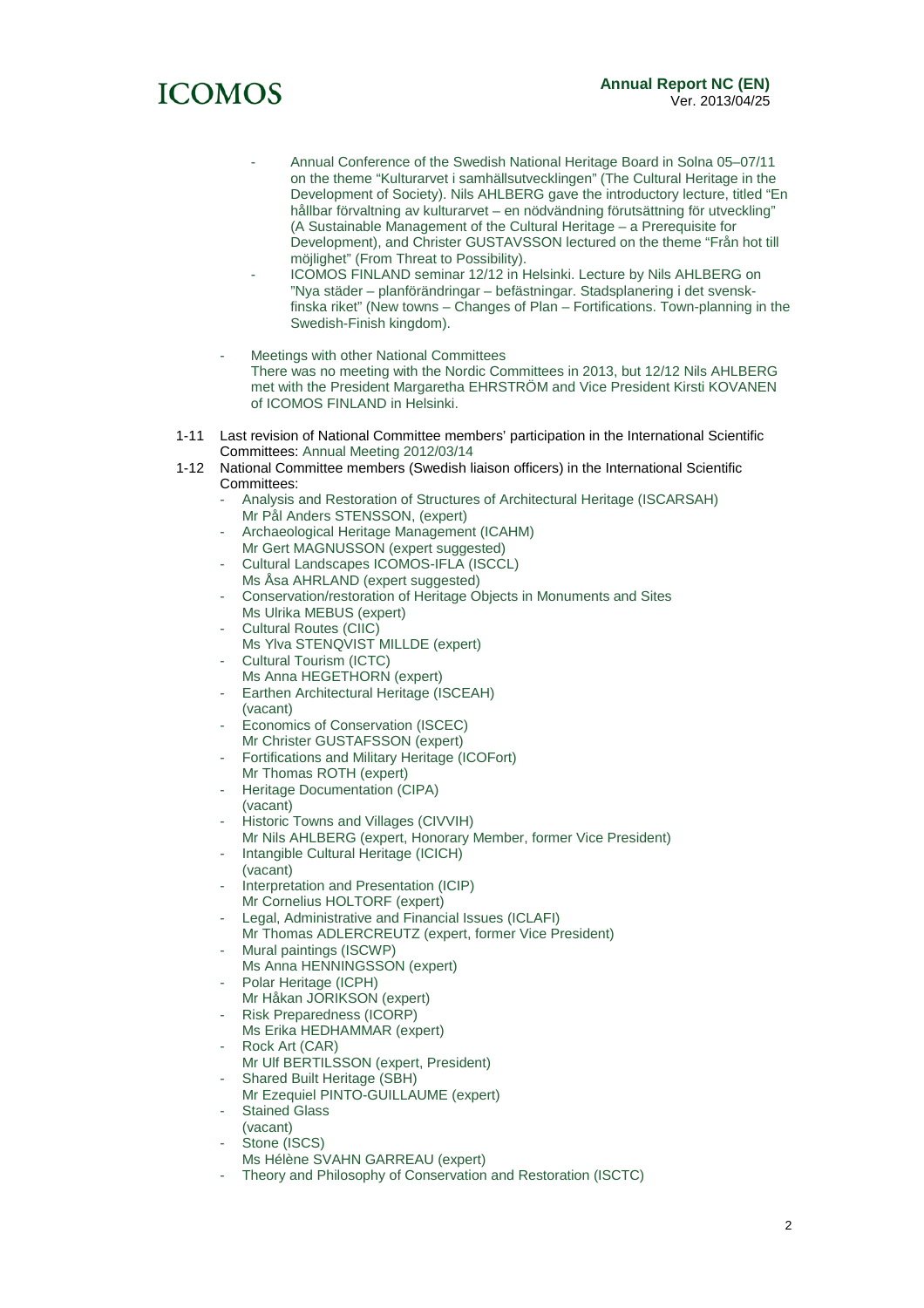# **ICOMOS**

- Ms Kerstin WESTERLUND BJURSTRÖM (expert)
- Training (CIF)
- Mr Ola WETTERBERG (expert)
- 20th Century Heritage (ISC20C)
- Ms Britt WISTH (expert)
- Underwater Cultural Heritage (ICUCH) Mr Andreas OLSSON (expert)
- Vernacular Architecture (CIAV) Ms Lena PALMQVIST (expert)
- Wood (IWC)
	- Mr Stefan GÜNTHER (expert)

### Swedish National Working Committees corresponding to International Scientific Committees:

- Cultural Tourism, chair Ms Anna HEGETHORN
- Fortifications and Military Heritage, chair Mr Thomas ROTH
- Historic Gardens and Landscapes, chair Ms Åsa AHRLAND
- Mural painting, chair Ms Anna HENNINGSSON
- Stone, chair Ms Hélène SVAHN GARREAU
- Training, chair Mr Ola WETTERBERG

### **2 Statutory and Business Meetings**

- Meetings in 2013:
	- Annual Meeting in Stockholm 20/03 (18 participants)
	- Meetings of the Executive, held in Stockholm, 23/01, 25/02, 20/03, 10/4 (constitutive meeting), 14/05, 22/08, 1/10, and 3/12. In between there have been a number of informal working meetings.
	- Meetings of the Swedish representatives of ICOMOS International Scientific Committees, held in Stockholm 31/05, and 21/10
- 2-2 Date and place of last elections:
- Annual Meeting 2012/03/14 in Stockholm.
- 2-3 Officers elected during the last elections:

Executive:

Mr Nils AHLBERG, President Ms Malin MYRIN, Vice President Mr Jan-Gunnar LINDGREN, Secretary Mr Daniel KWIATKOWSKI, Treasurer Mr Staffan HANSING, Member Ms Erika JOHANSSON, Member Mr Gert MAGNUSSON, Member Ms Lena PALMQVIST, Member

Auditors: Mr Börje OLSSON and Mr Björn NORMAN Nominations Committee: Ms Anna-Gretha ERIKSSON (chair), Mr Henrik LINDBLAD, and Mr Erik ORVISTE

### 2-4 Summary for the Annual Report:

The National Committee in Sweden held its annual meeting with the elections for 8 members of the Executive in March 2012. The Executive held 8 meetings. ICOMOS Sweden had 23 national representatives (liaison officers) to the International Scientific Committees. In some committees there are other Swedish members as well.

### **3 Seminars**

Provide here information about gatherings other than business meetings, namely conferences, symposia, etc. World Heritage related activities should be reported under item 7.<br>3-1 list of meetings:

- List of meetings:
	- 13/03, seminar on UNESCO's Recommendation on the Historic Urban Landscape. Nils AHLBERG presented the Swedish translation.
	- 20/03, seminar on UNESCO's convention on the intangible heritage in connection with the Annual Meeting. Mr Jonas ENGMAN gave a presentation on "Det levande kulturarvet. Om immaterialitet, materialitet och själens två halvor" (The living heritage. On intangibility, materiality and the two halves of the soul).
	- 31/05, a tour in the Tyresö palace south of Stockholm, guided by Lena PALMQVIST, and the English garden, guided by Åsa AHRLAND.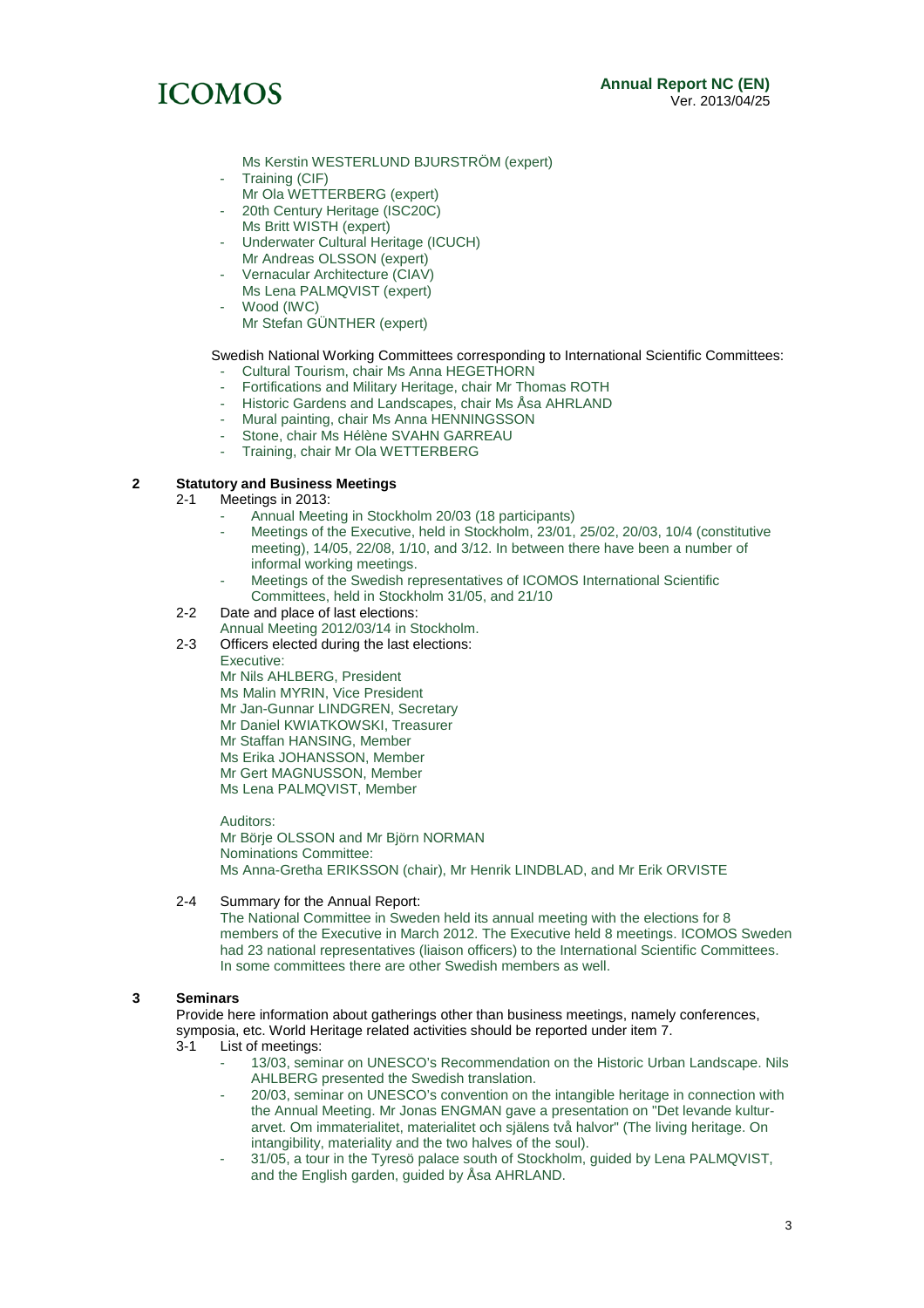

25/10, seminar on "Kärnavfall som framtida kulturarv" (Nuclear Waste as Future Heritage). Presentations by the Swedish Nuclear Fuel and Waste Management Co on their ongoing work, and by Cornelius HOLTORF on the research project "Ett hundra tusen år fram och bakåt i tiden. Arkeologi möter kärnbränsleförvaring" (One Hundred Thousand Years Years Back and Forth. Archaeology meets radioactive waste).

### 3-2 Summary for the Annual Report:

ICOMOS SWEDEN held four seminars that dealt with different aspects of conservation. The seminars discussed themes such as the Recommendation on the historic Urban Landscape, the Convention for the Safeguarding of Intangible Cultural Heritage, the  $17<sup>th</sup>$  century palace and garden at Tyresö and Nuclear Waste as Future Heritage.

### **4 International Monuments and Sites Day on 18 April**

- List of events
	- (No specific event.)
- 4-2 Summary for the Annual Report:

### **5 Heritage Alerts and Heritage@Risk**

ICOMOS SWEDEN has been preparing a Heritage Alert on The Royal Domain of Drottningholm, where there are plans for widening a road through the World Heritage site as well as building a new, major bypass, severely affecting the area.

### **6 World Heritage related activities**

6-1 List of meetings:

No specific meetings, but the Executive has had several contacts with local people, authorities and media as well as written letters on, in particular, the Royal Domain of Drottningholm and the Agricultural Landscape of Southern Öland. This has also been discussed with central ICOMOS. This concerns problems with roads and wind farms.

Activities by individual members

- Katri LISITSIN, expert in WHC ICOMOS ICCROM World Heritage Reactive Monitoring Mission to Kizhi Pogost World Heritage property, Russia 01–05/04.
- Katri LISITSIN, expert in WHC ICOMOS ICCROM World Heritage Reactive Monitoring Mission to Solovetsky islands World Heritage property, Russia 05–12/08.
- Katri LISITSIN, World Heritage Centre and ICCROM representative in Second Cycle of Periodic Reporting Exercise Europe on the implementation of the World Heritage Convention.
- Katri LISITSIN, member of expert group for preparing analytical report for Europe 2013–2014.
- Katri LISITSIN, workshop for World Heritage National Focal Points in Mediterranean-European Sub-region, Florence, Italy, 16–19/09.
- Katri LISITSIN, meeting of National Focal Points of the Central, Eastern, South-Eastern Europe and Azerbaijani Site Managers, Baku, Azerbaijan, 28–30/10.
- Katri LISITSIN, Periodic Reporting Mid-Cycle Review Meeting for the Europe and North America region, World Heritage Centre, Paris France, 22/11.
- Katri LISITSIN, Consultancies in World Heritage properties in Italy, Russia, Croatia, Slovenia, Czech Republic, Romania, Montenegro, Albania, Greece.
- Håkan KARLSSON, "World Crisis from Below" in the seminar Uses of Heritage: then, now and tomorrow. Högskolan i Halmstad 11/09.
- Håkan KARLSSON,"Between a Rock and a Hard Place" in the seminar Hur gör man plats för ett världsarv, Vitlycke museum & Kulturarvsakademin, Tanum, 18/09.
- Håkan KARLSSON,"World heritage from below" in the seminar Cultural heritage as local resource, University of Gothenburg, 24/10.
- Håkan KARLSSON, Board member of 'Critical heritage studies', that is an initiative at the University of Gothenburg which during the period 2013-2015 brings together four faculties and their activities/research etc. directed at Heritage questions. Prof Håkan KARLSSON have had the responsibility for the cluster 'Globalizing heritage' and the sub-cluster 'World heritage'. Within this framework a number of seminars, workshops etc. have been carried out.
- 6-2 Summary for the Annual Report:

During 2013 ICOMOS Sweden has particularly focused on the threats concerning the Royal Domain of Drottningholm and the Agricultural Landscape of Southern Öland. This concerns problems with roads and wind farms. Individual members have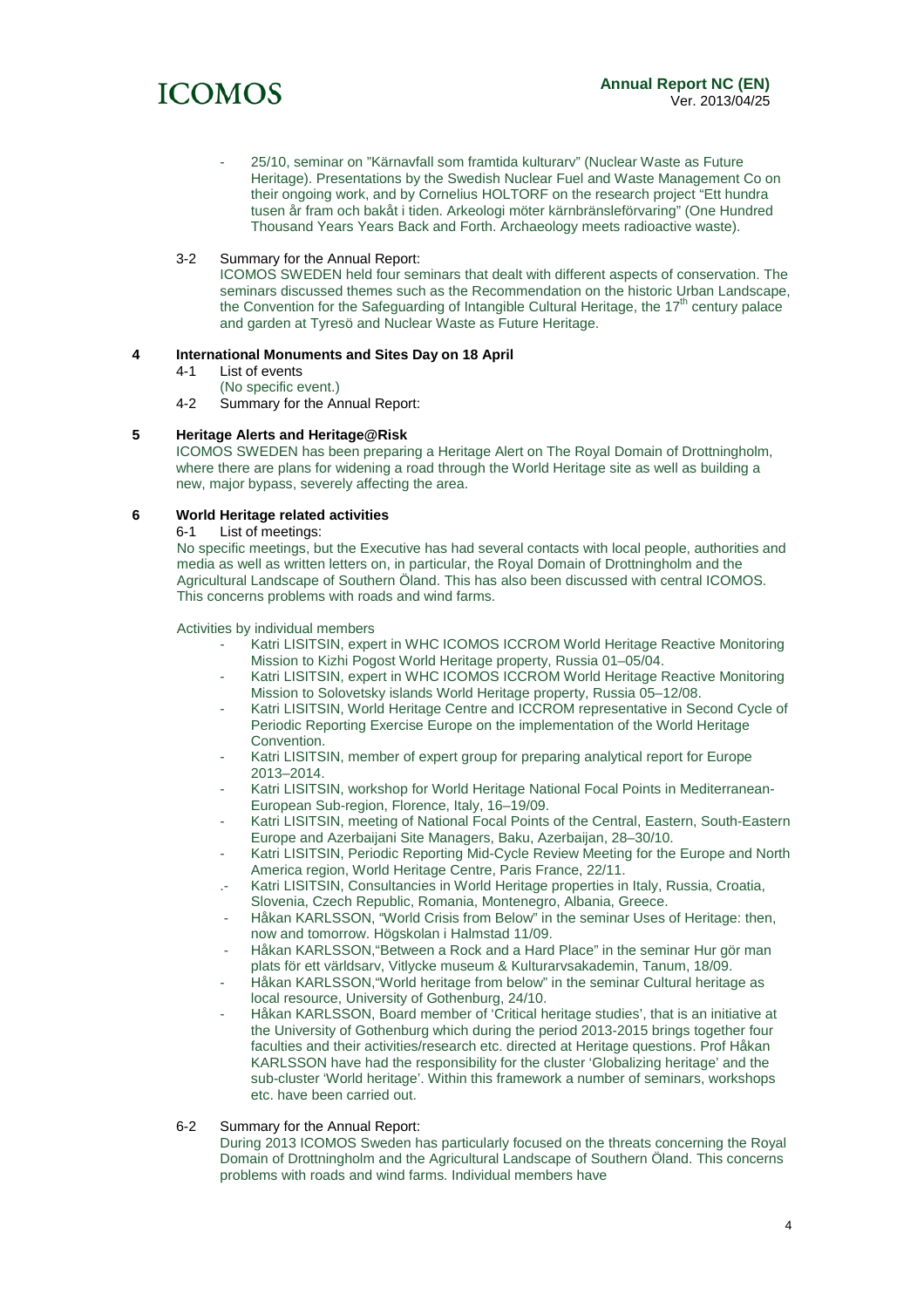

### **7 Other Activities and Programmes**

### List of activities:

- Several meetings and contacts with the Swedish National Heritage Board, the Swedish National Commission for UNESCO, municipalities, individual politicians and decisionmakers, engaged individuals, and partner organizations.
- Media contacts and articles in newspapers.
- Information to members, university courses and the general public.
- Participated in a working group with the aim to establish a Swedish Blue Shield organisation. The working group consists of representatives from Swedish ICOM (International Council of Museums), IFLA (International Federation of Library Associations and Institutions), ICA (International Council on Archives) and ICOMOS Sweden, represented by board member Malin MYRIN.
- A great deal of e-mail contacts with the Nordic ICOMOS Committees as well as other committees.
- During the year a revision of the Website has started.

### 7-2 Summary for the Annual Report:

During 2013 ICOMOS SWEDEN has had several meetings with other cultural heritage bodies such as the Swedish National Heritage Board and the Swedish National Commission for UNESCO. This cooperation will be continued, as will the general activities of ICOMOS SWEDEN. There has also been several activities in relation to the Recommendation on the Historic Urban Landscape. ICOMOS SWEDEN has participated in the work to establish a Swedish Blue Shield organisation; the work will continue during 2014.

## **8 Publications**

- For any publication, please provide all requested information: title, author, publisher, date, number of pages, ISBN / ISSN, language.
	- The 'Nyhetsbrev' (Newsletter) has been published at two occasions in January and September. It generally contains information to the members, reports from meetings and seminars, invitations to coming activities, letters and opinions, and the members are also invited to debate and contribute.
	- During the year a comprehensive work of updating the Website of ICOMOS SWEDEN has started.
	- A leaflet, informing about ICOMOS, exists since before, and is being distributed at various occasions.

### 8-2 Summary for the Annual Report:

ICOMOS Sweden's Nyhetsbrew (Newsletter), which is mainly written in Swedish, has been issued at two occasions during 2013. Information on ICOMOS activities are also published on the website of ICOMOS SWEDEN and distributed by E-mail. A comprehensive program to update the website has started.

### **9 Current topics**

- In addition to the themes mentioned above, a particular concern of the committee is spreading information on UNESCO's, ICOMOS' and other international charters and documents concerning the heritage. In 2013 particular attention has been paid to the UNESCO Recommendation on the Historic Urban Landscape.
- Very tall wind mills in World Heritage Sites and heritage landscapes and areas has come up as a crucial issue.

# **10 Partners**

- Partnerships with other Committees and/or affinity organisations:
	- ICOMOS National Committees in the Nordic and Baltic countries.
	- Cultural Heritage without Borders. ICOMOS representatives on the Executive, Ms Malin MYRIN and Ms Hanna GÅRDSTEDT.
	- Docomomo Sweden
	- Europa Nostra Sweden
	- The Swedish Association for Building Preservation (Svenska byggnadsvårdsföreningen)
	- The Swedish Blue Shield (preparations for the establishment)
	- The Swedish Industrial Heritage Association, which is the Swedish branch of The International Committee for the Conservation of the Industrial Heritage (TICCIH). The President is the ICOMOS member Mr Jan AF GEIJERSTAM.